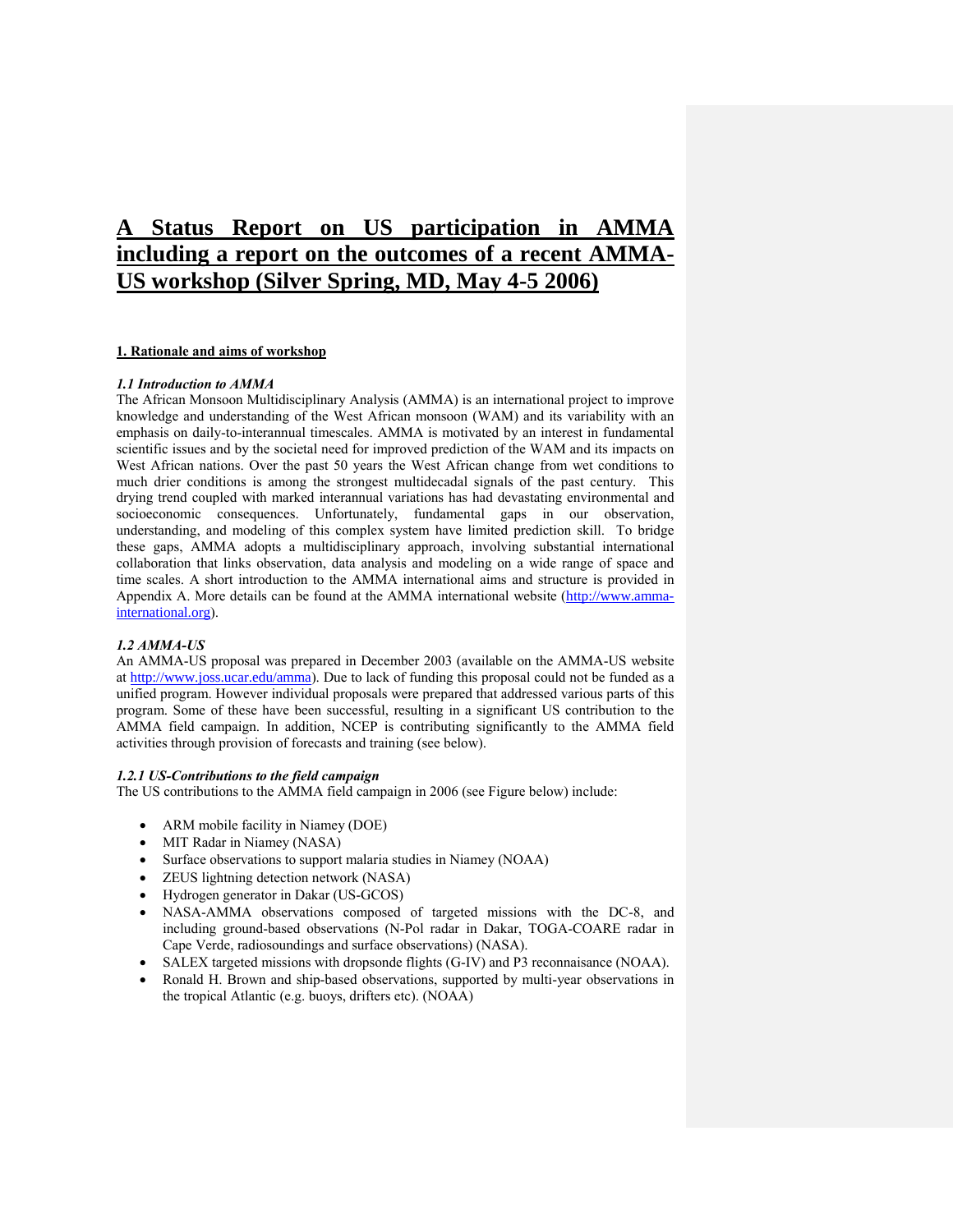- Driftsonde/THORPEX launched east of the climate transect. (NCAR/NSF/NOAA with CNES, France)
- NCEP will provide real-time monitoring and forecast support to AMMA using the NCEP Operational Global Data Assimilation System (GDAS), the Global Forecast System (GFS), and the Coupled Forecast System (CFS). The Africa Desk will host visiting scientists from West African nations prior to, during and after the AMMA field campaign (NOAA). For more details please see Appendix D.

# US contributions to AMMA field program in 06



## *1.2.2 Aims of the workshop May 4-5*

As can be seen from the list of platforms presented above, the US contribution (estimated to be around \$14M) is significant. In addition to this there are other significant US contributions to AMMA from NCEP as well as individual PIs funded to work on various aspects of the WAM and its variability. Given this background the aims of the workshop were to:

 provide an overview of the national and international AMMA project including planned research and field observations,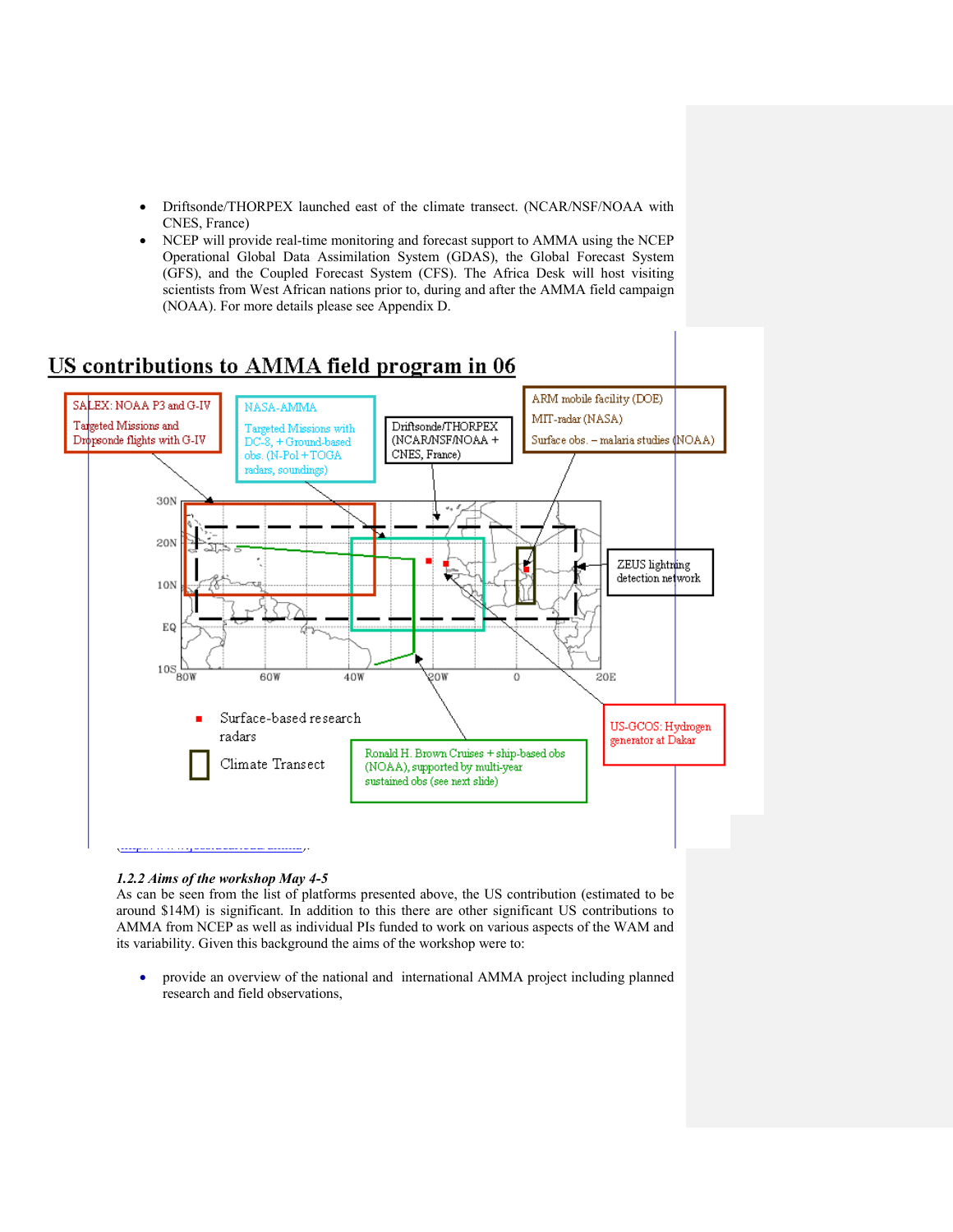- discuss and identify the key science issues that interest US PIs in the context of AMMA,
- discuss and define coordinated actions regarding funded US contributions to AMMA, and
- discuss the funding opportunities to support unfunded but critical research and its coordination.

The Plenary and Breakout Sessions were organised roughly along the lines of the AMMAinternational working groups (c.f. Appendix A): Water Cycle, Radiation-Aerosol issues, AMMA-Downstream (tropical cyclogenesis), Climate Variability and Change, and Land-Surface-Atmosphere Feedbacks. An expected outcome of this workshop was the establishment of an AMMA-US Science Team to help coordinate and carry out US research that contributes to AMMA, and to ensure that this is coordinated, where appropriate, with other national and pannational projects contributing to AMMA-international.

The presentations made during the plenary sessions can be viewed on the AMMA-US website at <http://www.joss.ucar/amma/meetings/200605>.

#### **2. AMMA-US Coordination**

#### *2.1 Establishment of an AMMA-US Science Team*

Based on the breakout sessions and discussions at this workshop we agreed to establish an AMMA-US Science team that would be built around Working Groups that mirror the international structure (c.f. Appendix A). The contributions to the five AMMA-US WGs together with their chair(s), where appripriate, are provided below together with a brief summary of the perspectives for future contributions to AMMA. Complete write-ups from the breakout sessions are included in Appendix B.

## **WG1: West African Monsoon and Global Climate** (**Kerry Cook/Pete Lamb/Bob Molinari)**

A Working Group 1 breakout session was convened to discuss priorities, funded projects and coordination needed to achieve the goals of U.S. activities directed at the WAM and Global Climate component of AMMA. U.S. objectives are not only directed at the global climate impacts of the WAM but also at the regional climate impacts and the two-way interactions between the WAM and the tropical Atlantic at time scales ranging from seasonal/interannual to decadal. The workshop also decided that the priority aerosol-radiation issues should be included within this WG, consistent with AMMA-international. Both observational and modeling projects are needed to achieve the following priorities:

#### *(i) Monsoon processes,*

- The role of SSTs on the evolution of the WAM (including especially the cold tongue);
- The role of the southern hemisphere tropical stratus deck on the evolution of the WAM;
- Scale interactions (e.g., weather/jet interactions and impacts on the WAM) including consideration of clouds, radiation and dynamics and the impacts of aerosol; and
- Evaluation of diabatic heating profiles and their impact on WAM circulations.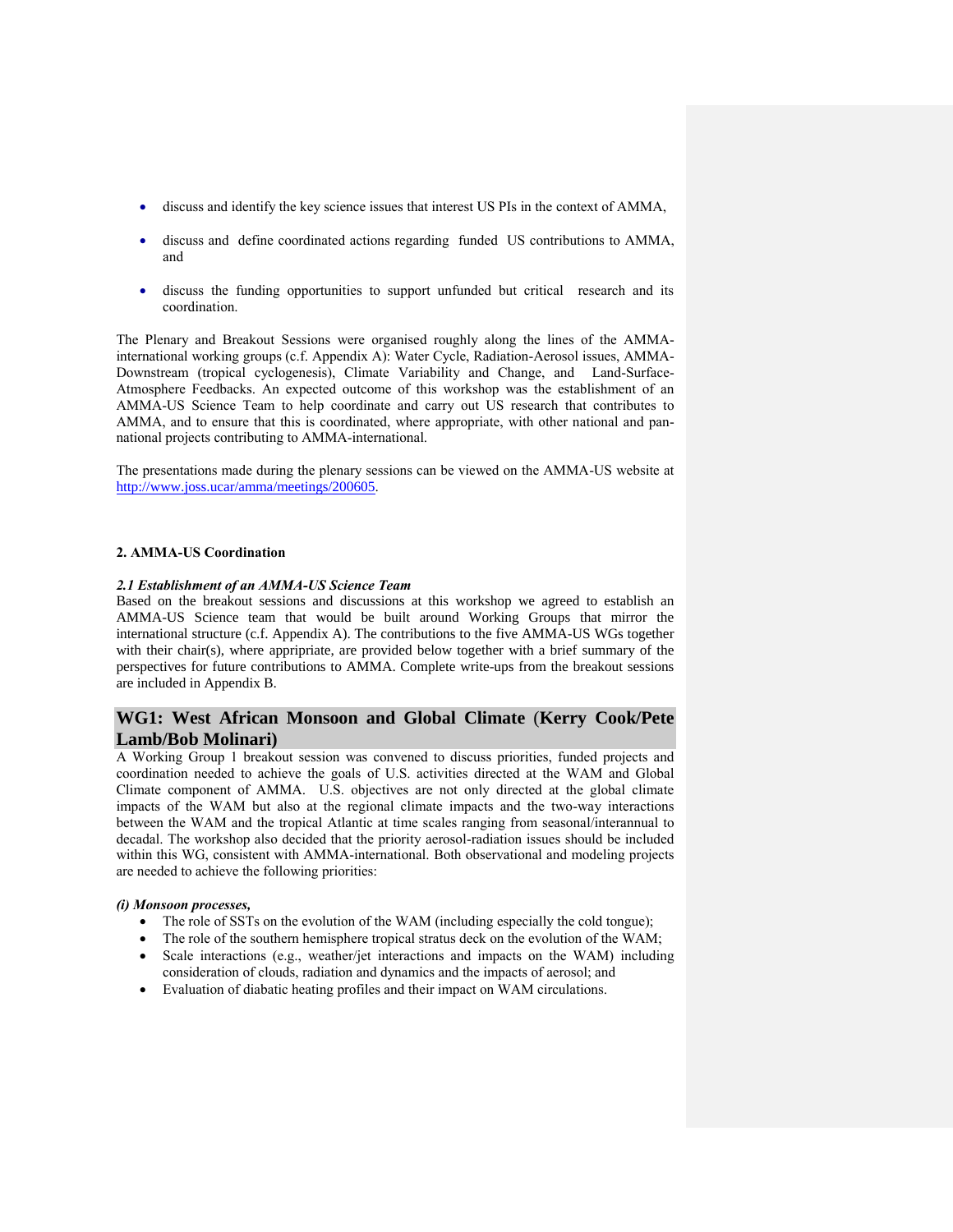#### *(ii) Variability and Predictability of the WAM,*

- Mechanisms that force SST variability;
- Variability of mesoscale and synoptic weather systems and their relationship with the large-scale environment;
- Proxies for rainfall to extend the observational record.

*(iii) Global impacts of the WAM,* 

 Impacts of variability of the WAM (e.g., linked to shear, SAL, weather systems) on variability of tropical cyclone activity.

## *(iv) Aerosol/Radiation issues*

- Relative roles of local biomass burning and transport of plumes from other parts of the region on the radiation budget.
- Quantify the extent aerosol experiences wet deposition and the chemical composition of the rainwater.
- Respective roles of dust and biomass burning in modulating the radiation heating profile over West Africa (and how this impacts the WAM).

A key *cross-cutting activity* that falls under the auspices of WG1 is the US-led West African Monsoon Model Evaluation (WAMME) project. This is a CEOP/CIMS modeling initiative led by Yongkang Xue, Kerry Cook and Bill Lau and is concerned with evaluating models in the WAM region. It emphasizes analysis of models at a range of timescales : diurnal, intraseasonal, interannual, intradecadal and includes emphasis on the onset and withdrawal of the monsoon rains. Efforts will be made to coordinate this modeling activity with other modeling projects in AMMA.

To date, considerable financial support is available to collect oceanographic data to address SST issues and aerosol/radiation measurements in Niamey. Additional support has been provided to address research on scale interactions and analytical, modeling studies of tropical cyclogenesis. Areas of scientific and technical coordination that are required include: integration of land-air-sea studies to develop an integrated characterization of the WAM and the systems that propagate downstream into the eastern Atlantic; development of heating profiles through interactions with the international AMMA community; integration of model-observations studies; calibration/validation of satellite products (e.g., SST, surface fluxes, surface winds, aerosol concentrations); estimates of surface fluxes; and generation of time series of aerosol distributions. The WG group recognized that time constraints and the interests of those attending the breakout session limited these lists of priorities, funded projects and required coordination. These constraints led to the group supporting the formation of an AMMA-US Science Team to ensure that the full suite of U.S. AMMA interests were addressed.

**Contributors to WG1 include:** Anantha Aiyyer, Mike Baringer, Kerry Cook, Sylvia Garzoli, Alesandra Giannini, G. Goni, George Kiladis, Pete Lamb, Bill Lau, Rick Lumpkin, Mark Miller, Bob Molinari, Claudia Schmidt, Chris Thorncroft, Edward Vizy, Yongkang Xue, Chidong Zhang, Dick Johnson, Sylwia Trzaska, Bryan Mapes, Grek Jenkins, Sally McFarlane, Anne Jefferson , Paquita Zuidema, Earle Williams, Bob Houze (this list is incomplete, see AMMA-US website for updates)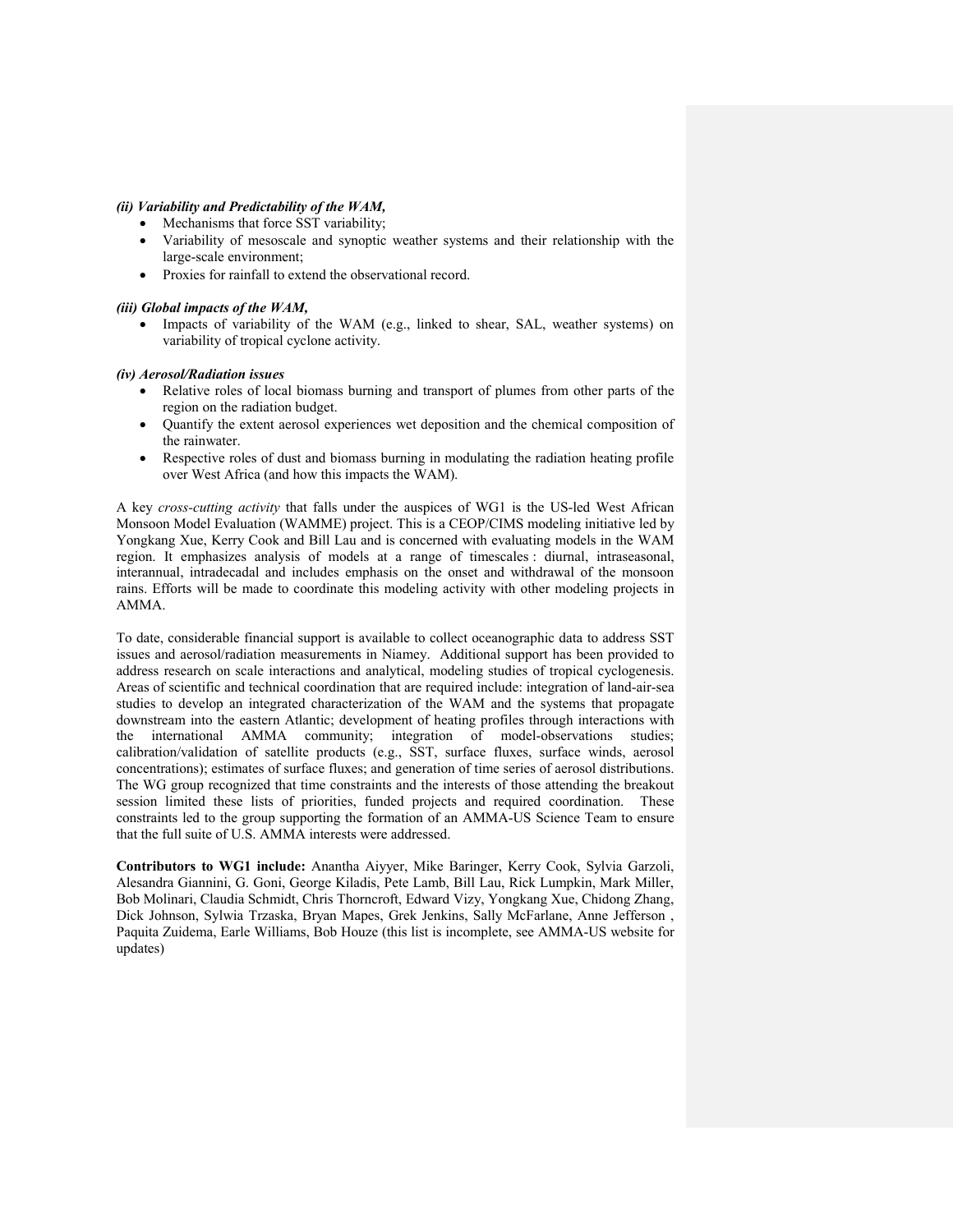## **WG2: Water Cycle** (**Paul Houser)**

The AMMA-US working group for the water cycle identified several research foci that would be well suited to their community, and would help fill critical gaps in the AMMA research program. The identified AMMA-US water cycle research foci are:

#### *(i)Scale interactions and the water cycle,*

Determine and predict the interactions between mesoscale, synoptic and monsoon systems, by identifying scaling structures and process connections (e.g., PV advection, adiabatic ascent, synoptic advection of temperature and humidity, surface processes, etc.).

#### *(ii) Hydrological monitoring and prediction,*

Routinely monitor and predict local-scale hydrologic connections and interactions with mesoscale and monsoon processes in order to improve resource allocation and outcomes in climate sensitive sectors.

The AMMA-US working group identified a number of areas that the AMMA research agenda will need to be strengthened to address these research foci. From an observational perspective this includes land surface observations, access to operational radars and raingauge networks, integrated atmospheric profiles from satellites, and combined rain-radar mosaics (including raingauge correction, model and satellite data). From a scientific perspective the group wished to promote the following: a mid-term (weeks to months) forecast skill improvement focus, inclusion of energy & radiation in water cycle studies, coordination of downscaling efforts, improved coastal water cycle observations, use of lightning to bridge between satellite observations and models, enable better atmospheric prediction and local impacts, such as hydrological processes (rainfall spatial/temporal variability), improved estimation of land moisture conditions (soil moisture, streamflow, groundwater) to establish land-atmosphere feedbacks, and to improve general water cycle understanding.

The AMMA-US working group identified a number of resources that it could specifically strengthen and use to address its research foci, including :

• Develop an AMMA Water Cycle data integration activity:

Include remote sensing, in-situ observations, and model predictions

Leverage on existing programs that integrate data: CEOP

Common formats, quality control, easy access interfaces, error assessment and combined data products, "one-stop data shop", estimate all elements of water budget (HAPEX-SAHEL good example).

"Optimal" or "best" data will need to be assessed as each time/space scale and application.

• Tools exist and can be readily applied to study interactions between mesoscale, synoptic and monsoon systems (i.e. cloud resolving models, mesoscale models, and appropriate observations).

• Combined deterministic and stochastic approach could help to address local-scale hydrologic connections & impacts with mesoscale and monsoon systems.

• Establish crosscutting working groups, perhaps based on scale interactions, to enable links between water cycle and other important processes (such as carbon cycle or landsurface hydrology).

• Recommend an international AMMA water cycle workshop.

• Establish an AMMA-US water cycle team coordination on establishing support and funding.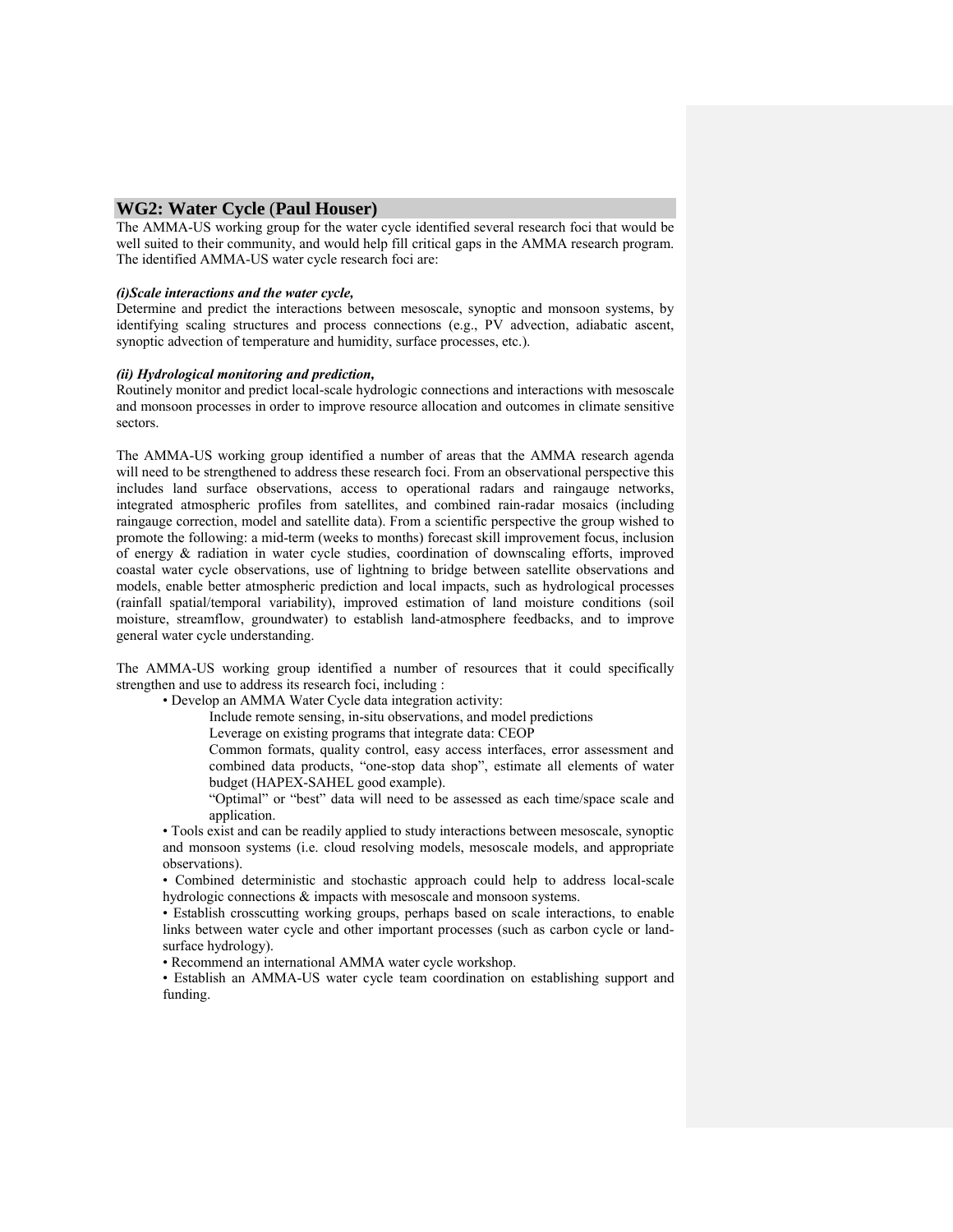The AMMA-US working group identified some potential funding sources for the ideas above. Generally, since there is no official U.S. program for funding the research above, it is thought that the working group will need to propose compelling AMMA science to existing (non-AMMA) programs. Some working group success has been realized with various NSF proposals, and it is expected that NOAA may be willing to support some AMMA research. NCAR has a small water cycle, university focused effort that may be leveraged. Finally, it was suggested that we contact international programs (USAID, State Dept., etc.).

Finally, it was also recommended that the role of aerosol on the water cycle should be considered by this WG.

**Contributors to WG2 include :** Paul Houser, Arlene Laing, Karen Mohr, Mitch Moncrieff, Baxter Vieux, Manos Anagnostou (to be completed; see AMMA-US website for updates)

#### **WG3: Surface-atmosphere feedbacks (Fatih Eltahir/Erica Key)**

Reflecting the AMMA-international structure AMMA-US considers land-surface atmosphere feedbacks (3a) and ocean-surface atmosphere feedbacks (3b) separately under this WG. The ocean-surface atmosphere feedbacks aspect was not discussed explicitly at the workshop but is briefly mentioned here for completeness.

#### **WG3a: Land-surface-atmosphere feedbacks (Fatih Eltahir)**

As background information, we recognize that noone in the working group had any AMMAspecific funding, only one researcher has an active project working in the AMMA region, however a majority of the attendees could apply their current research to the AMMA region.

The following potential contributions by U.S. scientists were identified and discussed:

#### **(i) Remote sensing retrieval algorithms and products for use and for comparison to European products:**

Radiation, short wave/longwave. Surface temperature ( MODIS LST)

Precipitation. (CMORPH, TRMM-3B42, etc.)

Atmospheric soundings ( NOAA and NASA sounders )

Soil moisture( TRMM/TMI and AMSR-E microwave brightness, Total soil water column from GRACE )

Ground-based RADAR precipitation. A gridded, gauge-Radar precipitation product based on all available radars in the AMMA domain is needed. This requires calibration of the radars and integration of the radars.

Aerosols ( products consistent with the above radiation, atmospheric and land surface products)

## **(ii) Modeling of coupled Land-atmosphere system**

Strong US community, is recognized in this area, however they somehow need a funding opportunity to collaborate in AMMA. It was also agreed that European research tends to be hydrologic/BL process-oriented (smaller space-time scales), while US research tends to look at more integrated, large scale factors. Therefore collaboration between the two groups offers broader insights, especially the up-scaling from process scales to synoptic scales. There is a need for in-depth analysis of process-scale observations and modeling studies and the relations from these analyses to similar analyses from large-scale models (Both through inter-comparison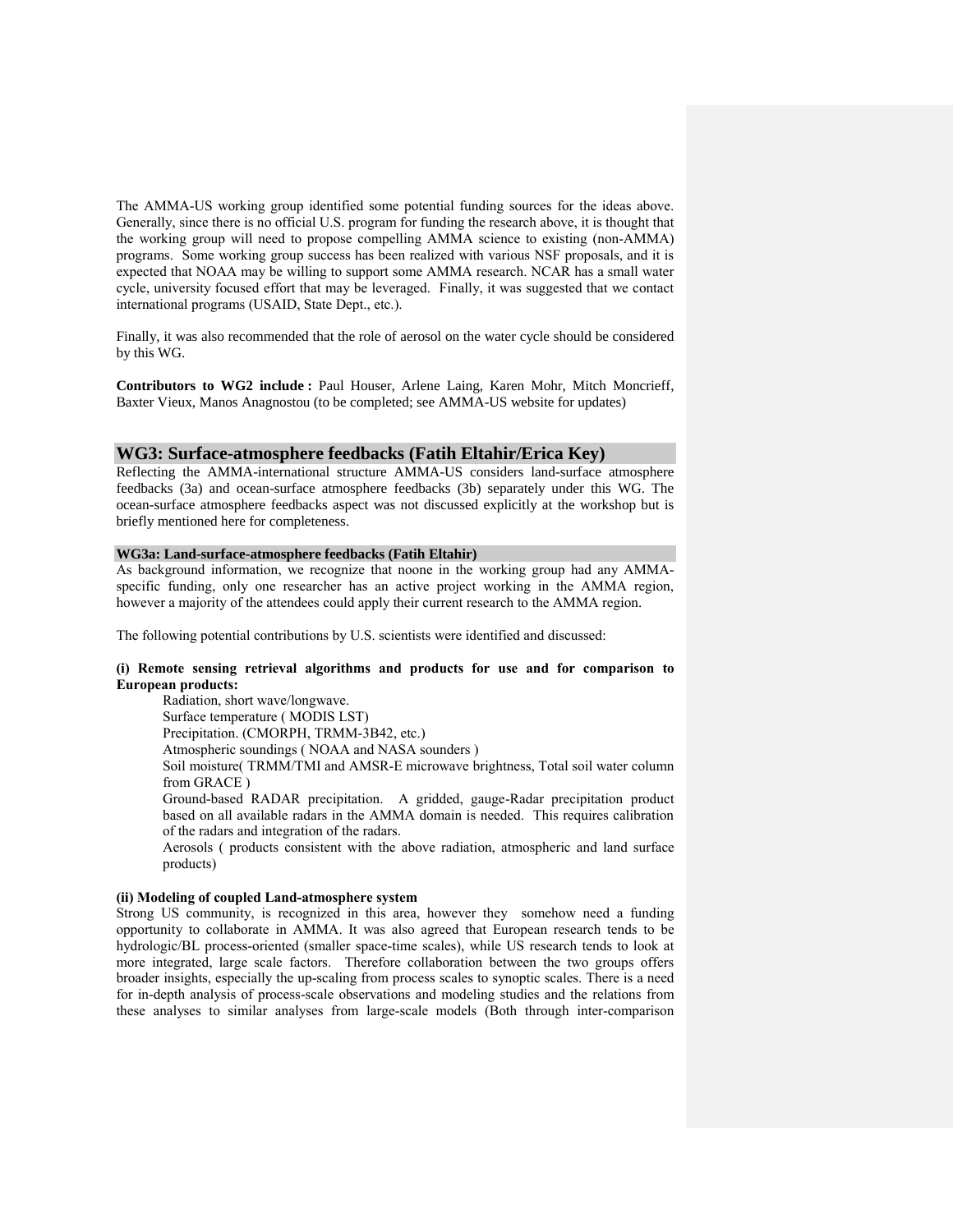studies and diagnostic studies.) For these activities, the access to AMMA data is critical. The suite of models used should include both research and operational models.

## **(iii) Dynamic soil moisture and Dynamic vegetation studies**

AMMA scientific plans include studies on satellite-based vegetation and land cover classification. There is extensive expertise in the U.S. in this area. An important scientific issue is the accurate simulation of the seasonal cycle of the atmosphere, vegetation and their coupling. AMMA plans for a two-year modeling study, but there is expressed interest to look at a century scale modeling study of dynamic vegetation and its impact on climate variability. Inter-comparison studies of vegetation dynamics (seasonal and inter-annual) are emphasized.

#### **(iv) Data assimilation of remote sensing, and in-situ observations.**

Strong US community is recognized in this area and is encouraged to collaborate with AMMA European scientists. Both communities are rather small, so collaboration is critical. AMMA needs a coherent description of the water, energy and vegetation system that can only be provided through remote sensing, and integrated with in-situ observations and models through a data assimilation activity. A U.S. effort is needed to develop this integrated system in collaboration with AMMA.

#### **(v) Value added products for impact studies and societal needs.**

An underlying scientific issue is the role of land states (vegetation, soil moisture) on the west African monsoon and its predictability. This would include the predictability of related hydrologic variables like soil moisture, stream-flow, crop production, water pools, and human health impacts.

**US Contributors to WG3a include:** Fatih Eltahir, Eric Wood, Alan Betts, Randy Koster, Yongkang Xue, Christa Peters-Lidard (to be completed, see AMMA-US website for updates)

#### **WG3b: Ocean-surface-atmosphere feedbacks: Erica Key**

No discussion was had on this scientific theme at the workshop but Erica Key has provided a summary of the major observations that contribute to this (see Appendix B.6) and has agreed to coordinate and represent US interests in this area.

**Contributors to WG3b include :** Erica Key, Chris Fairall, P. Minnet, Bruce Albrecht, K. Voss (to be completed, see AMMA-US website for updates)

## **WG4: Prediction of Climate Impacts (Sylwia Trzaska)**

US contributions to this WG were not explicitly discussed at the workshop but it was clear that the consensus of the workshop was that this WG was a high priority. For AMMA to be successful and leave a significant legacy, it is crucial that better understanding and predicting climate variability translates into more efficient climate risk management in climate-sensitive sectors such as food security, health and water resources management. This WG4 should be seen as cross-cutting, benefiting from inputs from other climate-focusing WG<sub>S</sub>, thus better links should be established between the other WGs and WG4. It should encourage PIs working on all aspects of the WAM and its variability to come together to discuss how theiris work can be exploited further for the study and prediction of climate impacts. Reinforcement of links and better coordination with the activities within AMMANET and regional institutions involved in operational activities, such as ACMAD and AGRHYMET, is particularly relevant.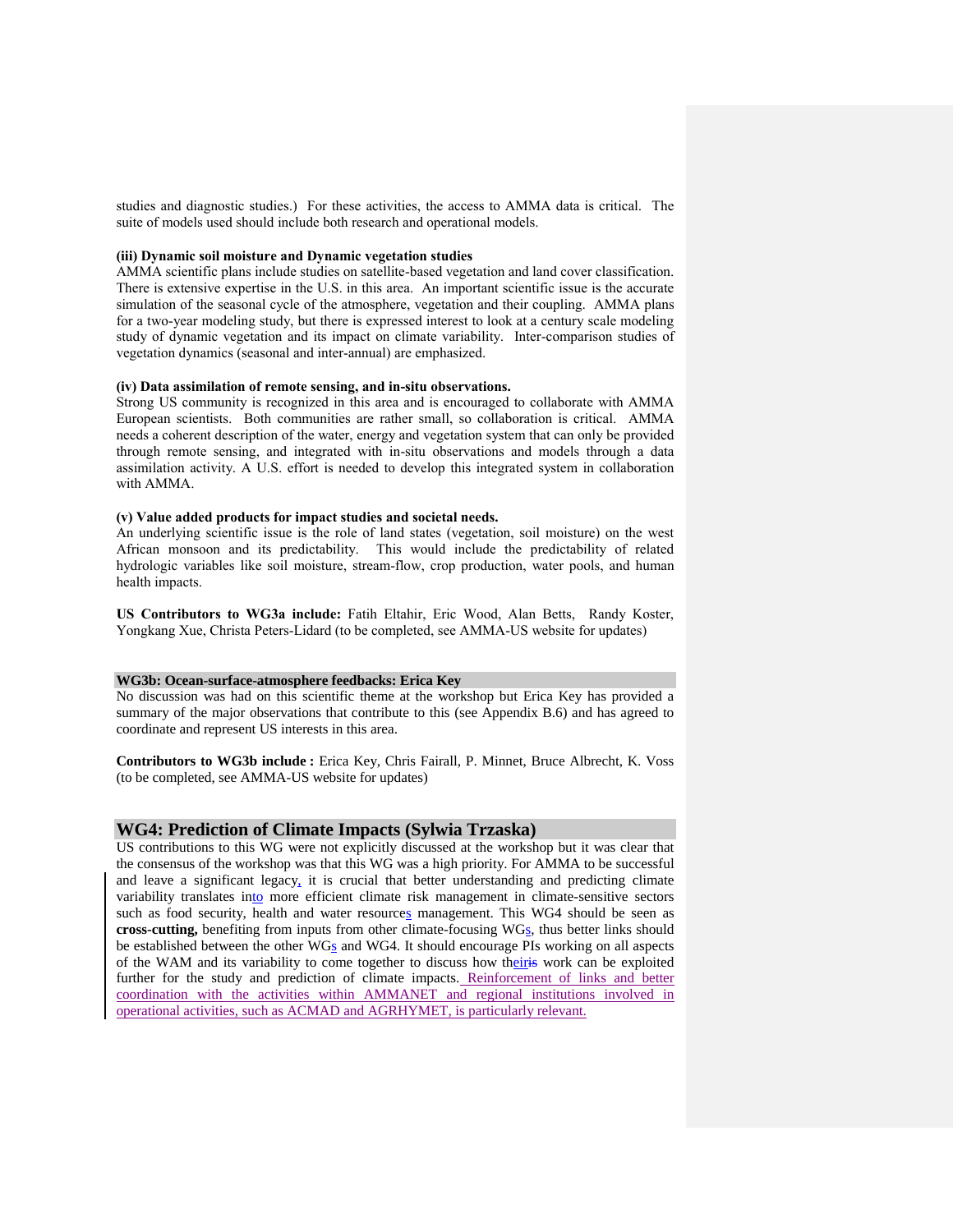The major impediment for the use of climate information in climate-sensitive sectors is the time and space scales mismatch between robust climate information and sectoral scales of interventions/decisions. Important efforts should be put on the assessment of the scales at which robust evidence of climate influence on human activities can be shown, and on the development and assessment of statistical and dynamical methods for downscaling of climate information to appropriate scales. While scale interactions are explicit activities in different WGs, they are not aimed at climate impacts.

IRI wishes to organize an international workshop gathering the key individuals currently involved in downscaling for West Africa and experts from interfacing institutions to better define crosscutting activities that would demonstrate the feasibility and establish methodologies for new products that could be used in climate risk management activities, thus on different aspects of downscaling for West Africa that could benefit the prediction of climate impacts in order to better map the current activities and coordinate future ones and enable better linking between climate science and its potential applications within AMMA.

**Contributors to WG4 include:** Sylwia Trzaska (to be completed, see AMMA-US website for updates)

## **WG5: High impact weather prediction and predictability (US contacts: Dave Parsons, Chris Thorncroft, Zoltan Toth, Jason Dunion, Greg Jenkins)**

The US community is making major contributions to this aspect of the AMMA international program. International WG5 is a joint AMMA-THORPEX activity that is concerned with high impact weather over West Africa (e.g. wet/dry spells, onset), the tropical Atlantic (e.g. tropical cyclones) and extratropics (e.g. extratropical transition of tropical cyclones, Rossby wave trains). We expect US PIs to make significant contributions to all three regions. US PIs are also contributing to operational-related activities including, tailoring of forecast products in tropical regions, data impact and predictability studies.

**US Contributors to International WG5 include:** Dave Parsons, Chris Thorncroft and Zoltan Toth (International co-leaders), and Sim Aberson, Jason Dunion, Pat Harr, Greg Holland, Greg Jenkins, Rolf Langland, Sharan Marumdar, Wasilla Thiaw, Naomi Surgi, Chris Velden, and Peter Webster

It is clear that a major emphasis in the US is given to the issue of tropical cyclogenesis downstream of West Africa, recently highlighted by support provided by NASA for the NASA-AMMA (NAMMA) project that builds on the support in the US already provided by NOAA. This tropical cyclone component is a major contribution to international WG5.

#### **AMMA Downstream (Jason Dunion/Greg Jenkins)**

The tropical cyclone component of AMMA will include a number of aircraft, ground-based, and satellite assets from NASA, NOAA, the United Kingdom, and France. Coordination between these various research efforts is considered an important element of the downstream component of AMMA. Key US platforms that will contribute to the overarching goals of AMMA downstream include: (i) Aircraft (North Dakota DC-8, NOAA-GIV, NOAA P3), (ii) Groundbased observations (driftsondes, rawinsondes, pibals, 3 radars), and (iii) Satellite. Coordination of these US platforms with European and African contributions is being done through AMMA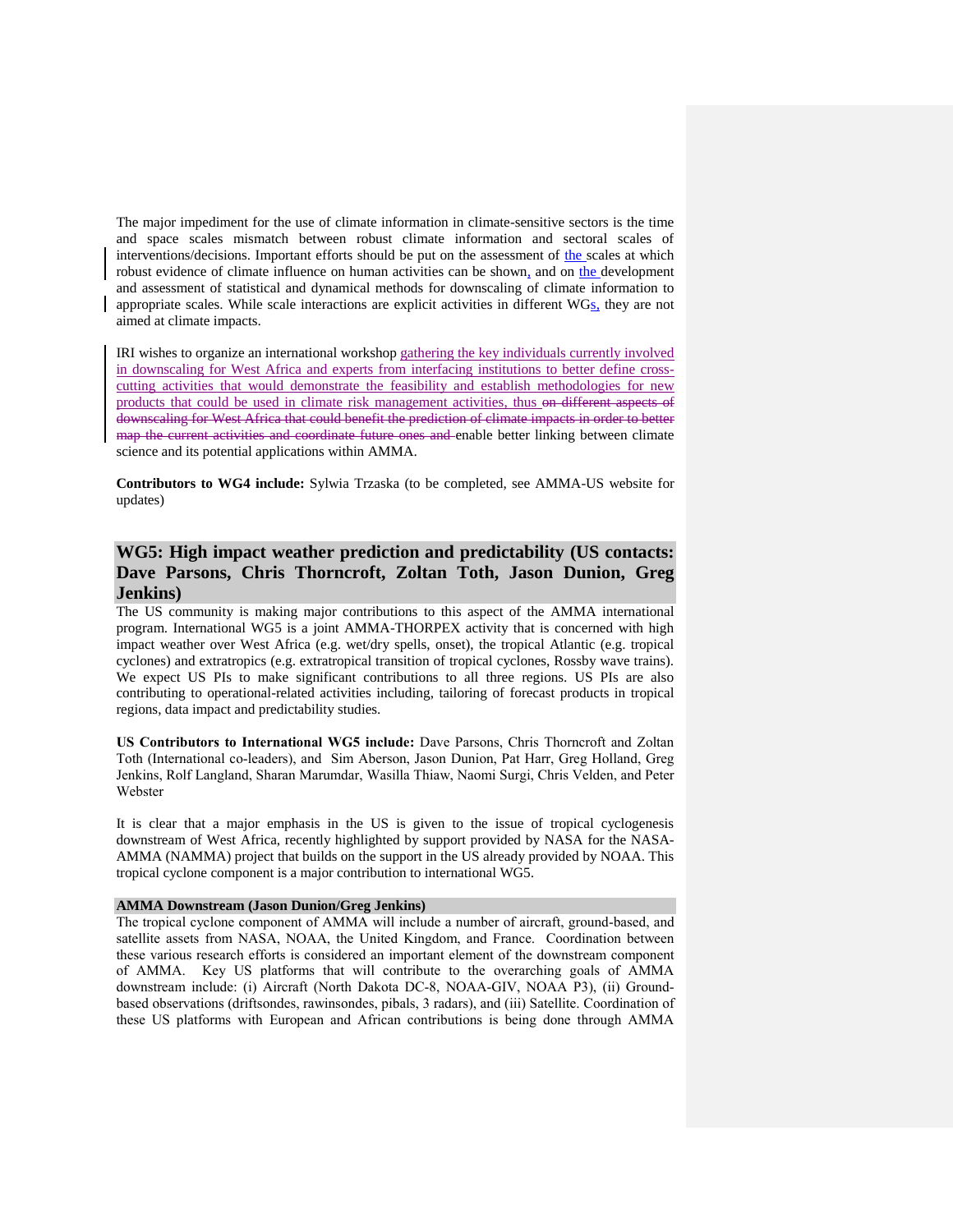International Task Team 9 chaired by Greg Jenkins and Frank Roux. More details regarding these and the European platforms are included in the appendix together with the funded PIs and their contributions.

Major scientific areas of investigation include:

(i) Life-cycle of African easterly waves and embedded mesoscale systems as they move from the land across the Atlantic including their role in influencing tropical cyclogenesis.

(ii) Comparision of convection and weather systems between continental and maritime regimes including the impact of dust.

(iii) Composition and structure of the Saharan Air Layer and its affect on tropical cyclone intensity change

(iv) Investigation of prevailing hypotheses relating to top-down versus bottom-up development of tropical cyclones.

(v) Impact of moisture information from the GPS dropsondes in operational parallel runs of the NOAA Global Forecast System (GFS) model ; with emphasis on predicted tropical cyclone intensity change and track.

**US Contributors to AMMA-Downstream include :** Greg Jenkins, Jason Dunion, Bruce Anderson, Edward Browell, Paul Bui, D. Allen Chu, Robert Cifelli, Kerry Cook, Michael Douglas, Leonard Druyan, Michael Goodman, Andrew Heymsfield, Jack Ji, Everette Joseph, Tiruvilam Krishnamurti, Bjorn Lambrigsten, Bill Lau, Paul Lawson, Francis Schmidlin, David Starr, Earle Williams, Liguang Wu, Ed Zipser, Robbie Hood, Jeff Halverson , Sim Aberson, Sharin Majumdar, Rob Rogers, Chidong Zhang, Joe Cione

#### **2.3 AMMA-US Data and Datacenter Proposal**

A proposal for establishment of an AMMA-US datacenter was made to coordinate access to the various US datasets and to facilitate access of US PIs to the international datasets. Funding is required for this activity.need to work together to establish the AMMA-US datacenter and discuss key products (satellite, value-added products).

#### **3. Final Comments**

#### *3.1 AMMA US Science Team*

Recognising the significant US role in the AMMA field campaign and the keen interest of many US PIs in the AMMA Science (79 people attended this workshop), the workshop has lead to the creation of an AMMA Science team built around contributions to the five international WGs and including an emphasis on the cross-cutting themes (Modeling of the coupled WAM system and Climate impacts). Given the lack of earmarked money for AMMA the workshop recognized that the coordination of AMMA-US science must take advantage of funded work and encouraging the submission of future "traditional" proposals lead by one or two PIs.

The AMMA Science Team will be coordinated by an excutive committee that consists of the following people: Kerry Cook, Jason Dunion, Fatih Eltahir, Greg Jenkins, Paul Houser, Arlene Laing, Peter Lamb, Erica Key, Bob Molinari, Chris Thorncroft, Sylwia Trzaska. Scientists wishing to contribute to AMMA-US WGs should contact the US WG leaders directly. For more general information about AMMA please contact Chris Thorncoft. Contact information is available at the AMMA-US website.

*3.2 Future Funding Opportunities to support AMMA Science*